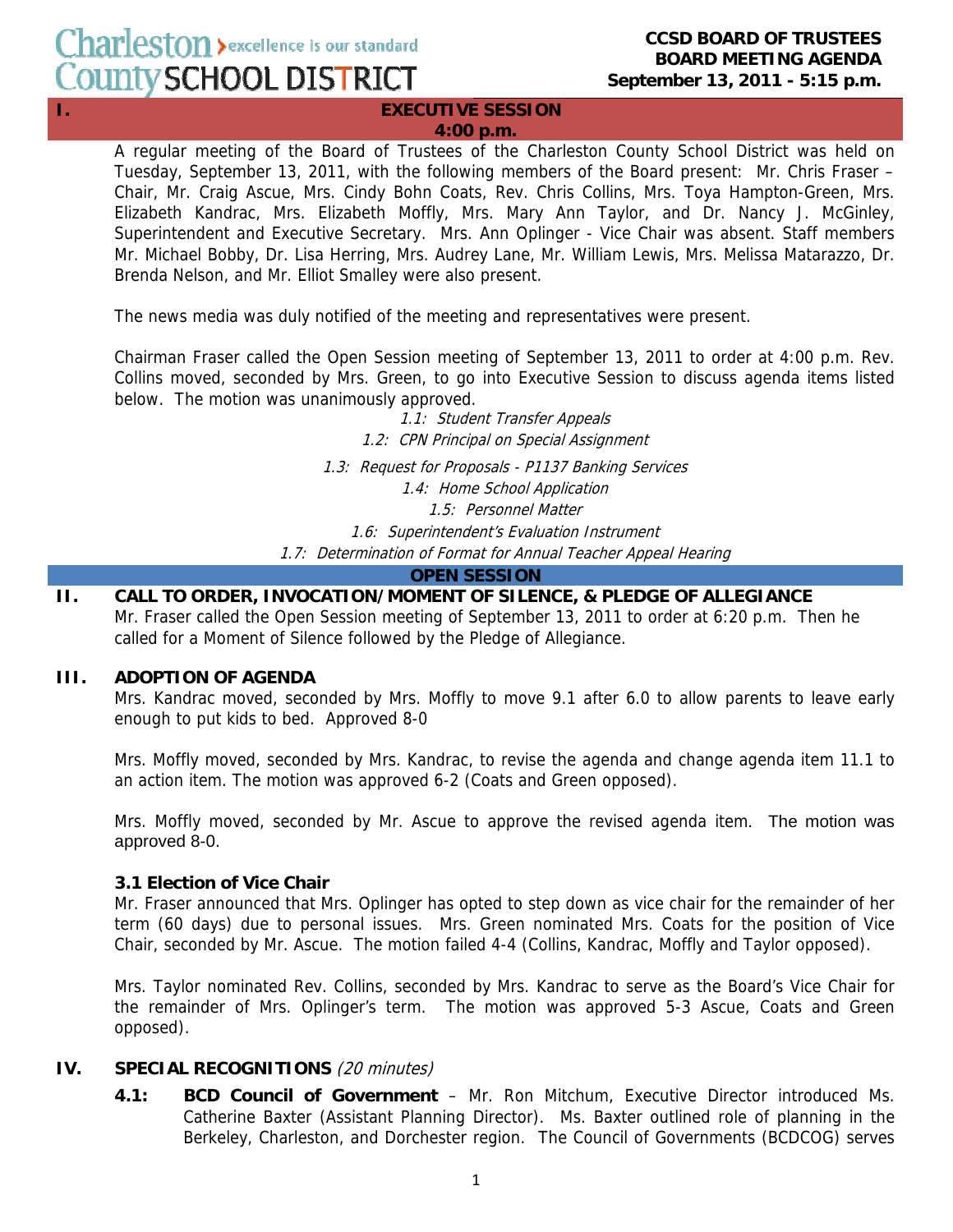as the Metropolitan Planning Organization (MPO) for the tri-county region in areas related to:

- Land Use, Transportation & Environmental (Water Quality) Planning
- Economic and Community Development Services
- Information Collection, Analysis and Mapping
- Workforce Development

# **V. SUPERINTENDENT'S REPORT**

Dr. McGinley share the following:

- Weekly School visits Oakland Elementary and Harborview Elementary are doing wonderful things. These new schools have natural light and open space which enhances the environment.
- During a Springfield Elementary visit with Dr. Zias, the State Superintendent issues with the Literacy Initiative was discussed. Dr. Zias took Literacy information with him. Teacher Evaluation was also discussed.
- Tenth day enrollment trend. There has been an increase for four straight years and the highest 10-day enrollment since 1999 school year.
- Day of Caring—on Friday the entire district wore jeans and red shirts as sign of support/ partnership
- TUW Day of Caring Volunteers were thanked for fixing up schools and surrounding community. (Trident United Way campaign kicks off September  $19^{th}$  video this Friday).
- Goal is to raise \$120,000 this year—an investment in Trident is an investment in our students
- New Strategies/tools for supporting the improvement of instruction 1. Instructional Support Log (now online)—holding central accountable for supporting the improvement of instruction and 2. "District Accountability and Support Sessions"—met with group that made AYP today, asked how we can better support them, learned about their improvement strategies
- Sullivan's Island Elementary—information will be presented on this topic later during the meeting. It is important to make decisions and move forward
- Board Requests and information below is a list of requests and answer status of information that was provided to the board since the August 22, 2011 board meeting.

| <b>REQUEST</b>                                                  | <b>STATUS</b>                                     |
|-----------------------------------------------------------------|---------------------------------------------------|
| <b>Revisit possibility of Reinstating</b>                       | Could be discussed during the next budget cycle   |
| <b>Custodial Staff</b>                                          | (Bobby)                                           |
| Letter to custodial staff inviting them Letter provided (Bobby) |                                                   |
| to meet with staff to discuss pay and                           |                                                   |
| <b>benefits</b>                                                 |                                                   |
| Sample letter to parents re: student                            | Letter provided (Stoney)                          |
| transfer appeals and availability of                            |                                                   |
| space                                                           |                                                   |
| <b>FOIA from Mary Ann Taylor on 500</b>                         | Questions addressed via presentation              |
|                                                                 |                                                   |
| student building capacity/SIES                                  | (McGinley)                                        |
| <b>Filling CEEF positions</b>                                   | CEEF membership list provided (Bobby)             |
| <b>Status of Jennie Moore ES new</b>                            | No additional funds needed at this point. Staff   |
| building and if additional funds are                            | could provide updates to the board at each        |
| needed.                                                         | design stage. (Lewis)                             |
| <b>Board meeting matrix and</b>                                 | Made available via Portia Stoney.                 |
| attendance information                                          |                                                   |
| <b>Student transfer flow chart</b>                              | Draft complete. Review going through              |
| information                                                     | stakeholders to check for accuracy, to be revised |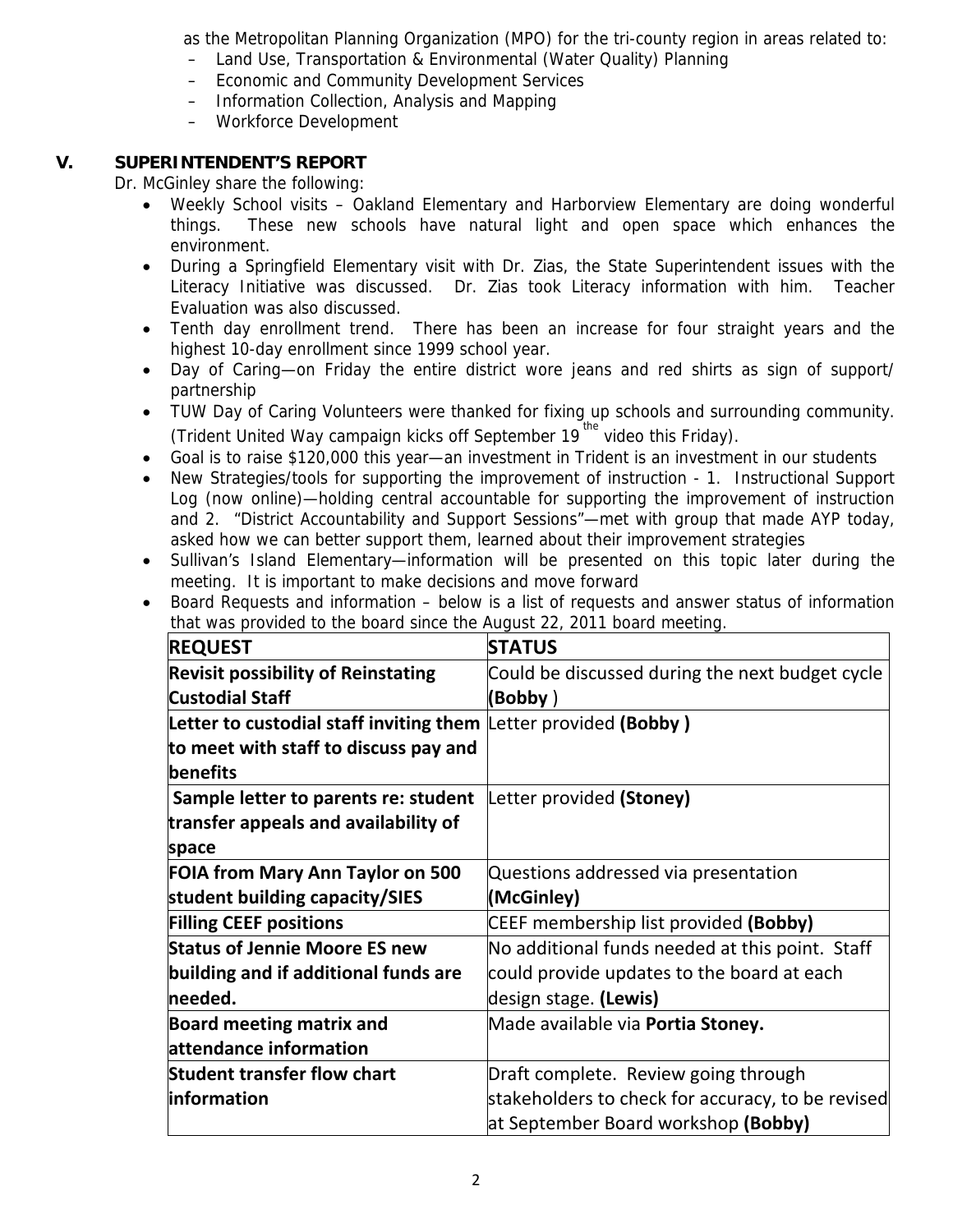| <b>List of African-American principals</b> | Made available via Portia Stoney.                                                     |
|--------------------------------------------|---------------------------------------------------------------------------------------|
| (names and schools)                        |                                                                                       |
| Impact on teacher allocations based        | Working with staff to address this request.                                           |
| on the 7-day count for school              | (Bobby)                                                                               |
| enrollment lower than projected            |                                                                                       |
|                                            | Update on 1:1 IPad Learning Initiative $ $ Provided via Friday Update – September 9". |
| (timeline, RFP, funding)                   | (Stoney)                                                                              |
| <b>Regular Updates on Refinancing</b>      | Provided via Friday Update - September 9".                                            |
| Long-Term District Debt                    | (Stoney)                                                                              |

Mrs. Kandrac requested a copy of the enrollment slide. Mrs. Kandrac suggested that the distribution list of meetings attended by board members was not in alphabetical order and inaccurate. She stated that she would review it further. She also asked Mr. Bobby about the date on the letter sent to custodians who were reassigned. Mr. Bobby said that was the letter he sent per her August 22, 2011 request. In response to Mrs. Kandrac question about how the letter was delivered, Mr. Bobby said it was mailed. Mrs. Kandrac suggested that it was possible that some custodians did not receive the letter since no there were no receipts to indicate otherwise.

## **VI. VISITORS, PUBLIC COMMUNICATIONS (Not to exceed 30 minutes)**

- **1.** Mr. Mike Perkis addressed the board on behalf of Sullivan's Island Town Council members regarding the town's special council meeting that was held a day earlier. He said Town Council approved the lease with a vote of 6-1. The third reading, which will take place on next week will probably, also be approved. He mentioned upcoming meetings and said the Town Council consistently approved re-building the school with an enrollment of up to 500 students.
- **2.** Mr. Mike Horan, a Sullivan's Island parent, educator and PTSA member said the school design matches the community even through it is bigger than previous school. He urged everyone to support the school at proposed 500 student size.
- **3.** Ms. Kristen Smith, the Sullivan's Island Elementary PTA president urged everyone to support proposed500 student enrollment proposal for the new SIES School. She urged the board not to give in to the 20 non-supporters.
- **4.** Mr. Robbie Kennemur addressed the board in support of the500 student proposal for Sullivan's Island Elementary.
- **5.** Mr. Jim Hensahaw, an Isle of Palms Architect, thanked the Board for its work and collaboration with principals, parents, and community. He supports the 500 student capacity plans for the new Sullivan's Island ES at.
- **6.** Mr. Anthony Bryant shared information from s letter he received from the SC Dept of Education Oversight Committee and expressed concerns regarding false reports filed by district, City of Charleston, and State Ports Authority.
- **7.** Mr. Ron Coish, a Sullivan's Island resident, addressed the board about the Sullivan's Island Town Council meeting asking the Board if it would consider building a smaller school if asked by the Town Council.
- **8.** Mr. Tony Lewis expressed concerns about CCSD Day Porters who were reassigned to outsourced companies.
- **9.** Mr. Mark Mitchell, a former Sullivan's Island Elementary SIC member, commented on the articles over last two years regarding rebuilding Sullivan's Island Elementary. He said since disagreements were on a small scale, he is not sure when scrutiny came about. The process was very transparent and the Superintendent and staff attended many meetings.
- **10.**Ms. Kathleen Post said she did a Google search in an attempt to find articles regarding the Sullivan's Island Elementary proposal. She and other residents of Sullivan's Island did not receive the information. Ms. Post suggested the whole school be converted to a magnet school so it could be smaller like Buist Academy with a 300 student enrollment.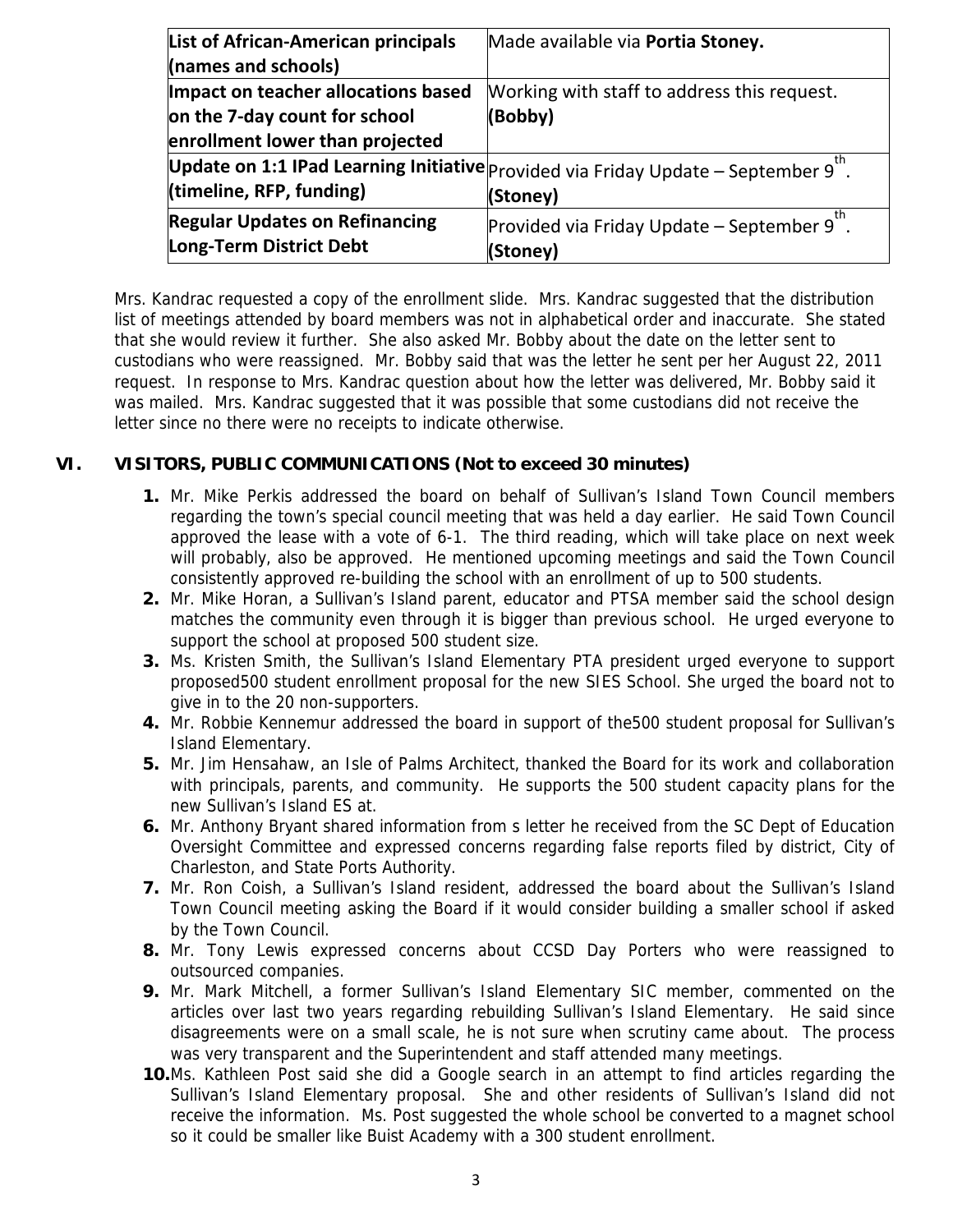- **11.**Ms. Barbara Spell addressed the Board regarding Sullivan's Island Elementary. After being told to take concerns to Town Council she did and learned many are concerned about size. There are more things in the proposed SIES building than what is needed. Also, Mrs. Spell said the building size is not compatible with the neighborhood.
- **12.**Mr. Skip Scarpe, A Sullivan's Island resident, addressed the board regarding Sullivan's island Elementary. He objects the 500 capacity school proposal. He spoke of the opposition for town council members who supports the SIES proposal. He suggested other options be explored.
- **13.**Ms. Hannah Dodson said the process was confusing and numbers and percentages are being thrown around. The school is a gem and an opportunity to share excellent education with more kids.
- 14. Mr. Warren Ziff said while everyone wants a new facility for Sullivan's Island School, the concern is about the size. The CCSD Board and Town Council are in agreement about the 500 student capacity for Sullivan's Island Elementary. The argument is about an additional 8,000 square feet facility and a little more traffic. He urged everyone to come to consensus and get the SIES project moving.

The Board took a break at 7:20 and reconvened at 7:30pm with the same members present.

### **VII. APPROVAL OF MINUTES/EXECUTIVE SESSION AGENDA ITEMS**

### **7.1: Open Session Minutes of August 22, 2011**

Mrs. Green moved, seconded by Mr. Ascue, approval of the Open Session Minutes of August 22, 2011. The motion was approved 7-1 (Kandrac opposed).

Mrs. Kandrac mentioned that if a motion fails, the lower number should precede the higher number.

### **7.2: Motions of Executive Session of September 13, 2011**

 **1.1: Student Transfer Appeals** – The Board approved student transfer appeals A, B, C, D, E and F. The vote was 8-0.

 **1.2: CPN Principal on Special Assignment** – The Board received information on the Charleston Promise Neighborhood Principal on Special Assignment. No action was taken.

 **1.3: Request for Proposals - P1137 Banking Services** – The Board approved a recommendation to award a three year contract for banking services to National Bank of South Carolina, with optional two (1) year renewals based on evaluation of proposals performed by the Technical Evaluation Committee. The funding source is General Operating Fund annual interest earnings. The estimated annual service fees are \$24,283.62. The fees are offset by maintaining a minimum monthly balance of \$2,911,073. The motion was approved 8-0.

 **1.4: Home School Application** – The Board approved a Home School Application. The vote was 8-0.

 **1.5: Personnel Matter** – The Board discussed a personnel matter in Executive Session. No action was taken.

 **1.6: Superintendent's Evaluation Instrument** – The Board discussed the Superintendent's Evaluation Instrument in Executive Session. No action was taken.

 **1.7: Determination of Format for Annual Teacher Appeal Hearing** – The Board deferred this item. No action was taken.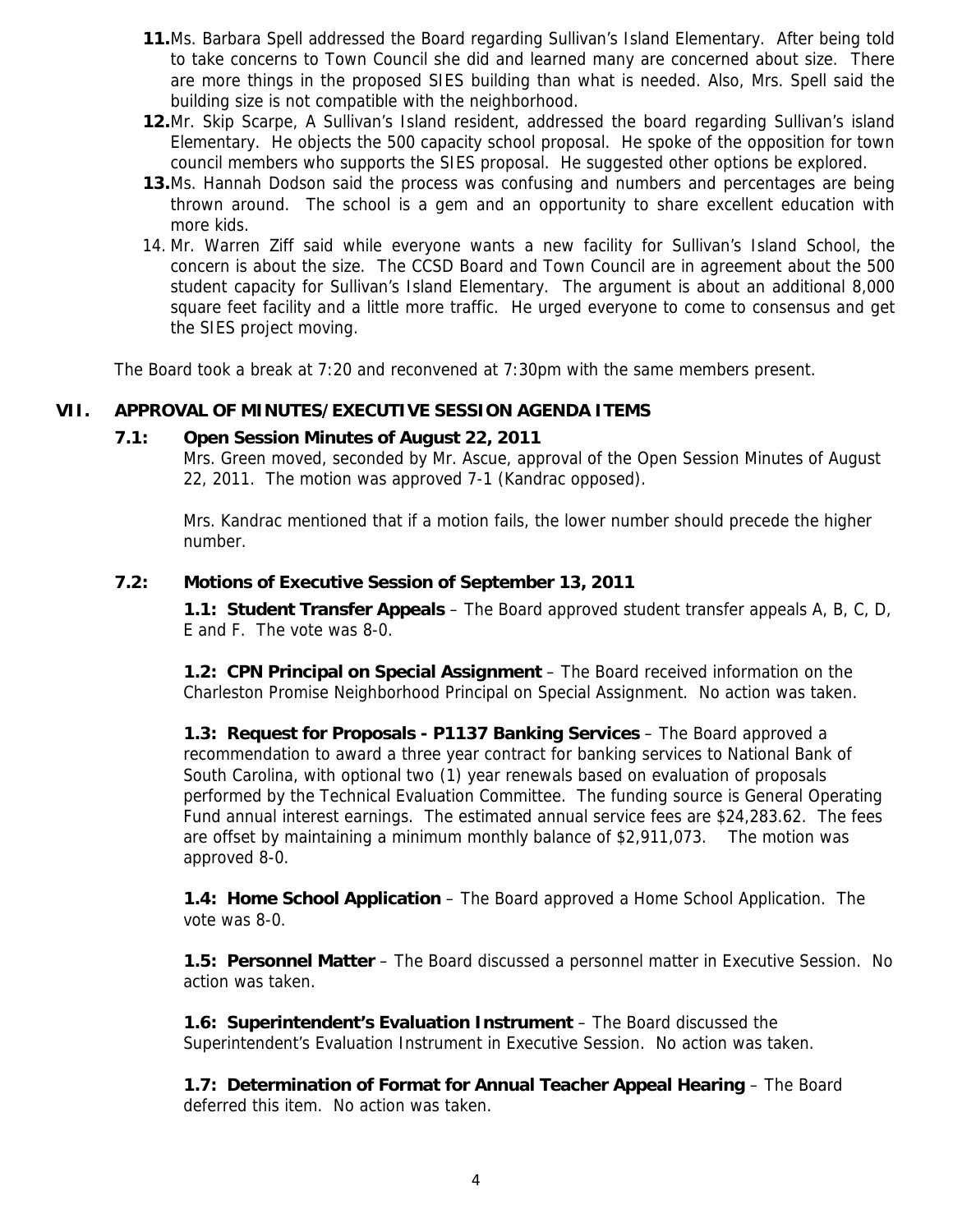## **7.3: Financial Minutes of August 15, 2011 & August 22, 2011**

Mrs. Coats moved, seconded by Rev. Collins, approval of the Financial Minutes of August 15, 2011 & August 22, 2011. The motion was approved 8-0.

Mrs. Kandrac commented that said she learned during the break that some CCSD custodians did not receive letters Mr. Bobby sent to them.

## **VIII. CAE UPDATE**

## **8.1: SIG Grant Overview**

The Board received an information update on the Request for Proposal for School Improvement Grant (SIG) Curriculum and Instructional Specialist.

Mr. Lou Martin, Associate Superintendent in the District's Middle and High School Learning Community and principals, Mrs. Eleanor Hardy – G. Mathis, Mr. William Runyon – St. Johns High School, Mr. Maurice Cannon – Burke High and Mr. Kim Wilson – Stall High presented information on the School Improvement Grant.

- The actual grant is on the state's website and is 270 pages long.
- Charleston Achieving Excellence goals are aligned with the SIG.
- SIC principals have added responsibilities because of grant. However, no additional compensation is given.
- Mr. Kim Wilson spoke about the excitement at his school and how the culture has changed. He invited board m embers to visit their school. He also briefly mentioned the EXCEL Model.
- Mr. Maurice Cannon spoke about MAP measurement and share information on Tiered Inventions Literacy.
- Mr. Lee Runyon spoke about extended day options to help students graduate on time, summer program options, and Community Involvement meetings.

In response to a question from Mr. Ascue about increased learning time, Mr. Martin said information could be found on pages 13-14 in the executive summary in the power point provided to the board.

A Burke teacher and two Burke MS students participated in a skit illustrating the advantages of using an IPad.

Mrs. Eleanor Hardy, the principal and CEO at G. Mathis said the school has come a long way. She said the school has changed so much that it would be a "culture shock" to those who visited the school earlier. She talked about programs at the school--APEX and AVENTA, She entrepreneurial classes and a mentoring program established by Mt. Moriah Baptist Church. A professional artist is volunteering at school. A lot of Professional Development. Spoke of partnerships.

Mr. Martin said the final thing staff proposes to do with grant is to change the culture of learning and make schools successful beyond the funding of grant.

Mrs. Kandrac asked if Gregg Mathis Charter changed its name. Mrs. Hardy said the name had not been changed. Mrs. Moffly asked if students received credits for internships. Mrs. Hardy said they did.

Ms. Lynn Clay, a St. John's High School teacher, presented a short presentation entitled "The World is In Your Hands". The presentation illustrated how IPADs purchased by the district will be used. Ms. Lannie Berry invited the Board to an upcoming Apple presentation at Stall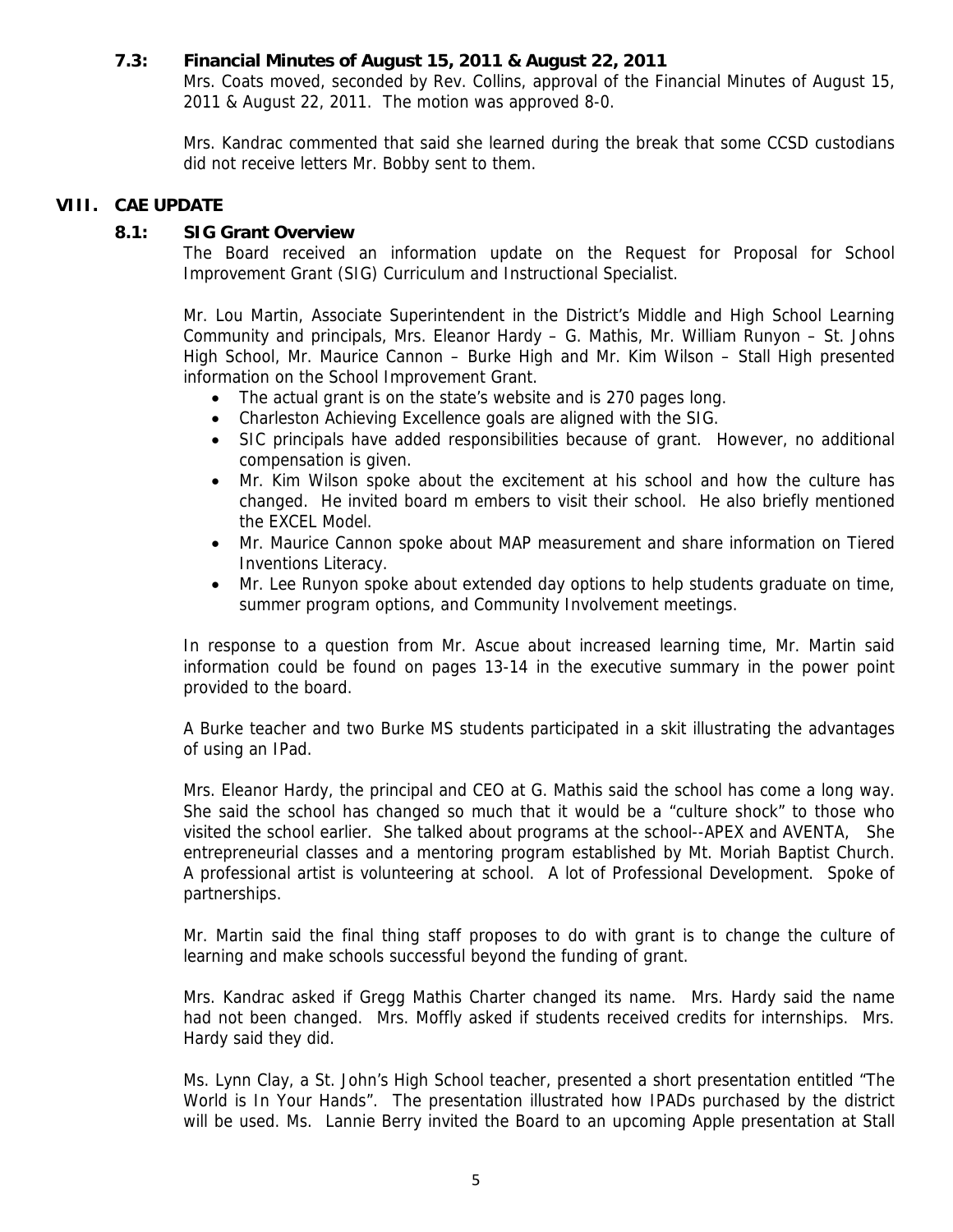HS.

Mrs. Coats suggested the Board receive an update in the near future. Mrs. Kandrac said she staff should have asked the Board if they wanted IPADs before purchasing Laptops.

Mr. Ascue said he would like to see more CTE courses.

# **IX. MANAGEMENT REPORT(S)**

# **9.1: Sullivan's Island Elementary**

- Dr. McGinley presented information on Sullivan's Island Elementary outlining process on how the district got to this level which began 3-3.5 years ago. A chronological report starting with the initial meeting with the planning group. In October 2007 partial school choice was presented. In January 2008 the board approved the CCSD choice plan. SIES was on the list that was provided to board members. The project was pushed up because of the FEMA report on Seismic Schools. Dr. McGinley shared letters from Sullivan's Island residents which was pulled from SIES binder which contained more than 1,000 letters. After the SIES timeline was shared, she shared details about the 500 student strategy which is a cost saver—efficiency. November 26, 2009 the Board voted to approve the 500 student replacement school for SIES. She also shares Resolutions signed by the Town of Sullivan's Island and the Mayor.
- Staff worked hard to provide world class schools systems across the county. SIES was considered for closure during October 2008 School Redesign because enrollment was low and building was not up to standards. The SIES lease negotiation process has been positive. Some comments made by some about the building are inaccurate and/or exaggerated. Building specs for the new SIES were shared. The current lease was for 13 acres. The school agreed to reduce the space to allow the town a natural 70' border.
- Cost efficiency information was also shared in addition to Program Cost \$26.4 million for 500 student school and 24.9 for 350 student school. If the school size was reduced, the cost wouldn't reduce much because seats would have to be added to another school. The Operating cost and staffing costs were also shared. There is little difference in the program cost. The square footage would not be significantly reduced enough to be noticed be neighborhood residents.
- SIES did not receive additional money for becoming a Choice School. It was done with available resources.
- Dr. McGinley closed with her recommendation to stick with the current 500 student plan for SIES.

Mrs. Kandrac Dr. McGinley if she answered the letter Mayor Smith sent to her that she (Kandrac) mentioned two weeks ago. One letter was written to Mr. Lewis and the other one was written to Dr. McGinley. After Dr. McGinley said she hadn't seen the letter, Mrs. Kandrac said Mrs. Moffly had a copy of the letter. Mr. Moffly said letter addresses the concern about district personnel. Mrs. Kandrac said the Mayor expressed concerns about the 500 student school and said "if that would make it a reality..." She also mentioned a May 19<sup>th</sup> letter.

Mrs. Kandrac also said she would compare the minutes in the PowerPoint against the ones she has at home to see if they match. The minutes says "to fund a 500 students school" She asked if Buist would be built for 500 students. She also asked about language teachers at Buist Academy and Lincoln High and questioned why no one mentioned closing Buist during Redesign because its enrollment is under 500 students. Mrs. Kandrac said Mrs. Green was the only person on the board prior to 2008. She read from a letter stating Town Council members agreed to support SIES only if the added numbers would make it a reality.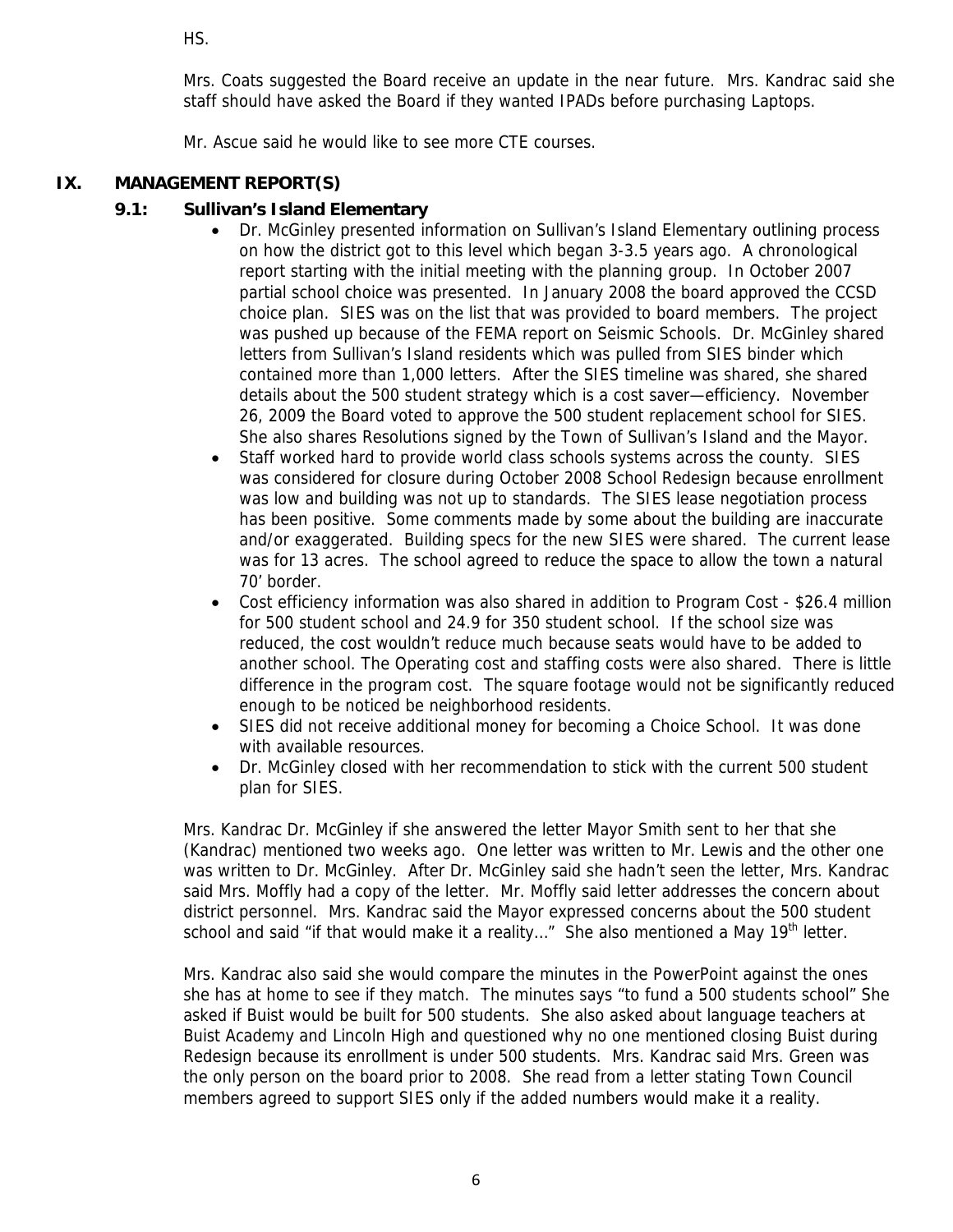Mr. Ascue asked why the town had so much lead on the lease. Dr. McGinley said district had to go to the town to extend the lease because less than 40 years was left on the lease. The district was told there were no zoning regulations in that part of island. So setbacks had to be incorporated in terms of lease. Mr. Ascue said it appears the district has worked well with the town. Then he suggested the two groups collaborate and come to terms.

Mrs. Moffly said it's a community decision. Unfortunately the mentality is 500 or no school was decision by previous board. She spoke of school becoming magnet and having to recruit students. She said first no money then choice program was being created and funds became available. The BCD Council of Government has said where growth is. The census numbers suggests there are 350 seats open for out of county students. Mrs. Moffly questioned previous space and why it was composed. After stating that she opposes the 500 student school, she suggested school built smaller and dollars be reallocated.

Dr. McGinley reiterated that this decision came on heels of School Redesign and it was determined that small schools were more costly. If this proposal is revised, it would set precedence and create budget problems. Mr. Fraser said while it costs more to operate bigger schools, classrooms are cheaper to build.

Mrs. Taylor said on behalf of the residents of Sullivan's Island, she based on what she heard last night's town meeting that most favored a smaller building for SIES. Those who spoke were residents of Sullivan's Island. She attended a two hour meeting with Mrs. Coats, Mrs. Moffly, Mrs. Kandrac and Mr. Ascue. While Buist is built for 500 students the set up for magnet program only allows space for 420 students, unless the governance changes. The district is talking about building a school for the people of Sullivan's Island, yet it is no the people of Sullivan's Island being listened. She suggested there is a discrepancy in that one side says they have told everything and the other side says they haven't. The Town Council and the people do not need to rush something through. They need to work together to make SIES a school that would represent the character of the island, for the advancement of cost efficiency, world class school systems for greater choice for parents and students with only a 500 student recommendation. She suggested that SIES didn't have to be built for 500. But be built for what the people of Sullivan's Island want and the good stewards of the Isle of Palms is graciously blessed to get to drive down the road to that SIES. But it should be what Sullivan's Island residents want for their island because they live there.

Dr. McGinley stated for the record, a point of clarification, SIES is not only for Sullivan's Island students. It's always been for Isle of Palms students. Mr. Fraser added that enrollment is 320 students for two islands.

Rev. Collins said initially he didn't get point. However, now he does, if it were built smaller, some students would not be able to attend school there. It costs less money to build a bigger school. The bottom line is that every child needs a good education. It doesn't make sense to reverse the direction. Town Council said earlier they want the school.

Mr. Ascue spoke of his visit to SIES yesterday and said a parent who told him she bought her house on the island because of the school. He also feels all children should fight for their kids. The scale of the school could be worked with. However, the bottom line is the kids. Jennie Moore is old and small. He said can't run business by revisiting decisions made earlier. He will not support a vote to overturn the proposal

Mrs. Green stated for the record that she did not have a discrepancy with the facts that were presented. Mrs. Green moved, seconded by Mr. Ascue to affirm the decision of the board and continue with rebuilding the school for 500 students. The motion was approved with a vote of 5-3 (Kandrac, Moffly and Taylor opposed).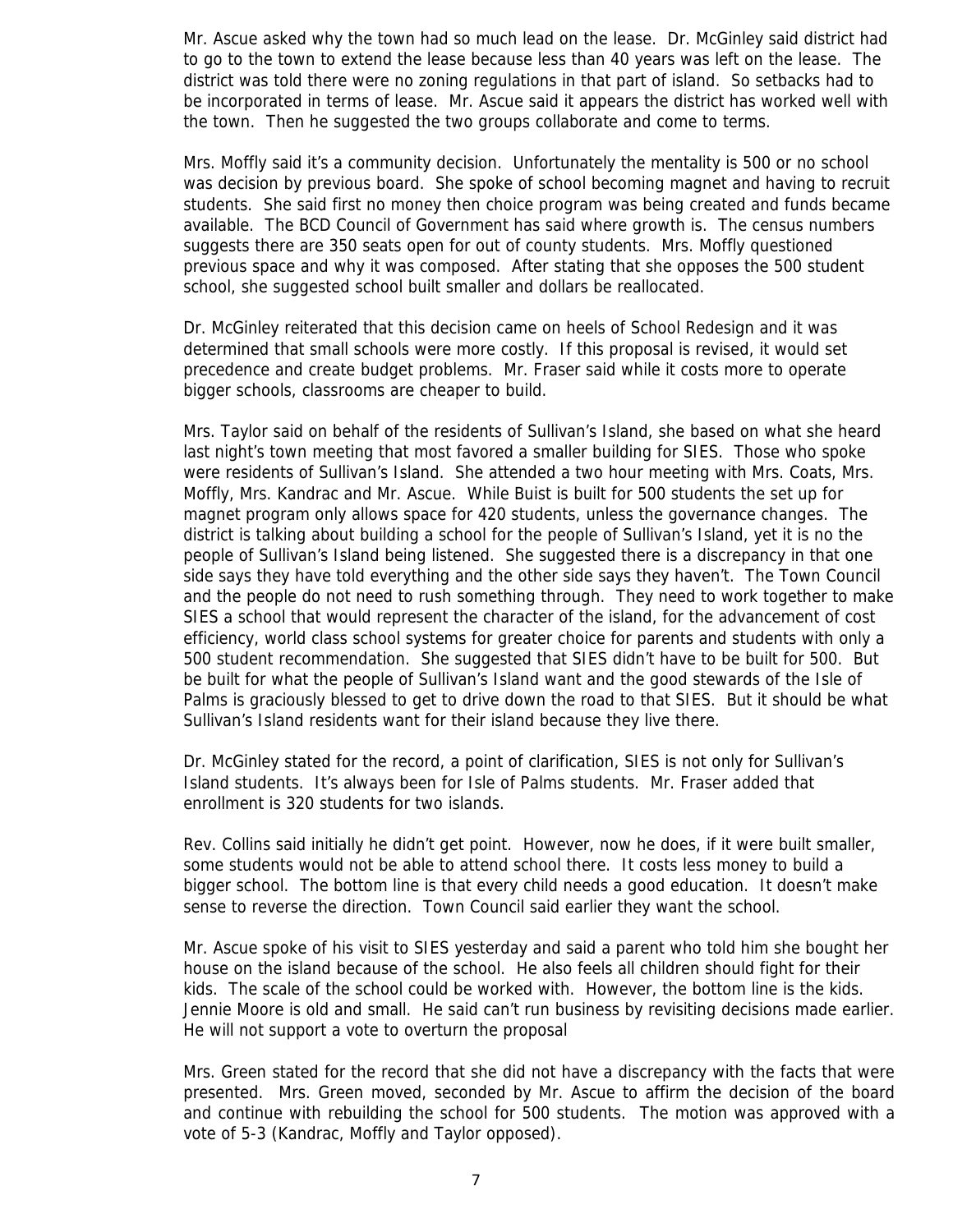Mrs. Moffly moved, seconded by Mrs. Kandrac, to design a school for 400 students. Since earlier motion was approved, no vote was required.

Mrs. Kandrac also commented that when Academic Magnet and School of the Arts proposal was made to combine the school parents were given a survey to vote. She suggested something similar be done.

Mrs. Taylor said she was told a lot of SIES students go to private schools after finishing third grade. She asked if 500 student school was built kids would students leave private schools to attend SIES. If this school was being built on Isle of Palms the dialogue would be different.

Mrs. Coats said she doesn't understand how decision of elected officials could be disregarded. Big is not bad.

### **X. COMMITTEE REPORT(S)**

### **10.1: Audit & Finance Committee**

### **A. Telephone System Upgrades**

Mrs. Green moved, seconded by Mr. Ascue approval of the recommendation to use \$36,000 in 2010-11 Fixed Cost of Ownership capital funds to complete the telephone system upgrades at the remaining 10 schools. The motion was approved 8-0

Mrs. Moffly said she prefers them going thru committee. Mr. Bobby said situation has to do with E-Rate possibility and time restraints.

### **10.2: Policy Committee**

### **XI. POTENTIAL CONSENT AGENDA ITEMS**

### **11.1: Make Up Day for August 26, 2011 due to Hurricane Irene**

The Board will discuss the Academic Calendar for 2011-2012 that was approved by the Charleston County Board of Trustees on February 28, 2011. One make up day per semester was built-in to the calendar for calamity days. Therefore, the make-up for August 26, 2011 will be November 11, 2011.

Mrs. Moffly, seconded by Mrs. Kandrac to change agenda item 11.1 Make Up Day for August 26, 2011 to an action item. Mrs. Moffly suggested the proviso be used for the make-up day. However, Mr. Emerson said proviso for makeup day was for last year. Mr. Fraser suggested this agenda item be tabled. After Dr. McGinley said she would like to notify teachers as soon as possible, Mr. Fraser asked Mrs. Moffly if she would modify the motion to say "if proviso is in place the decision would be waived." Mrs. Moffly accepted the modification. The motion was approved 7-1 (Green opposed).

Mrs. Kandrac said she would hate to have students make-up day on Veterans Day because of learning opportunity would be missed.

#### **XII. NEW BUSINESS**

- 1. Mrs. Taylor requested an Update on Day Porters and said they would like a large group meeting with staff, not individually. Mr. Bobby said a commitment was made prior to the recent letter he sent. Multiple meetings were held with administrators--Mr. Dennis Burgis, Ms. Mina Agujia and Benefits staff and pay issues were discussed. An offer was made to review salary and benefits privately. The three custodians who received letters came in to talk and transportation was provided. If individuals choose not to meet individually, that is their choice. No discussion has been to have a workshop or retreat with them. That is not the intent.
- 2. Mrs. Kandrac said letter which says may meet with Human Resources may be scaring staff.